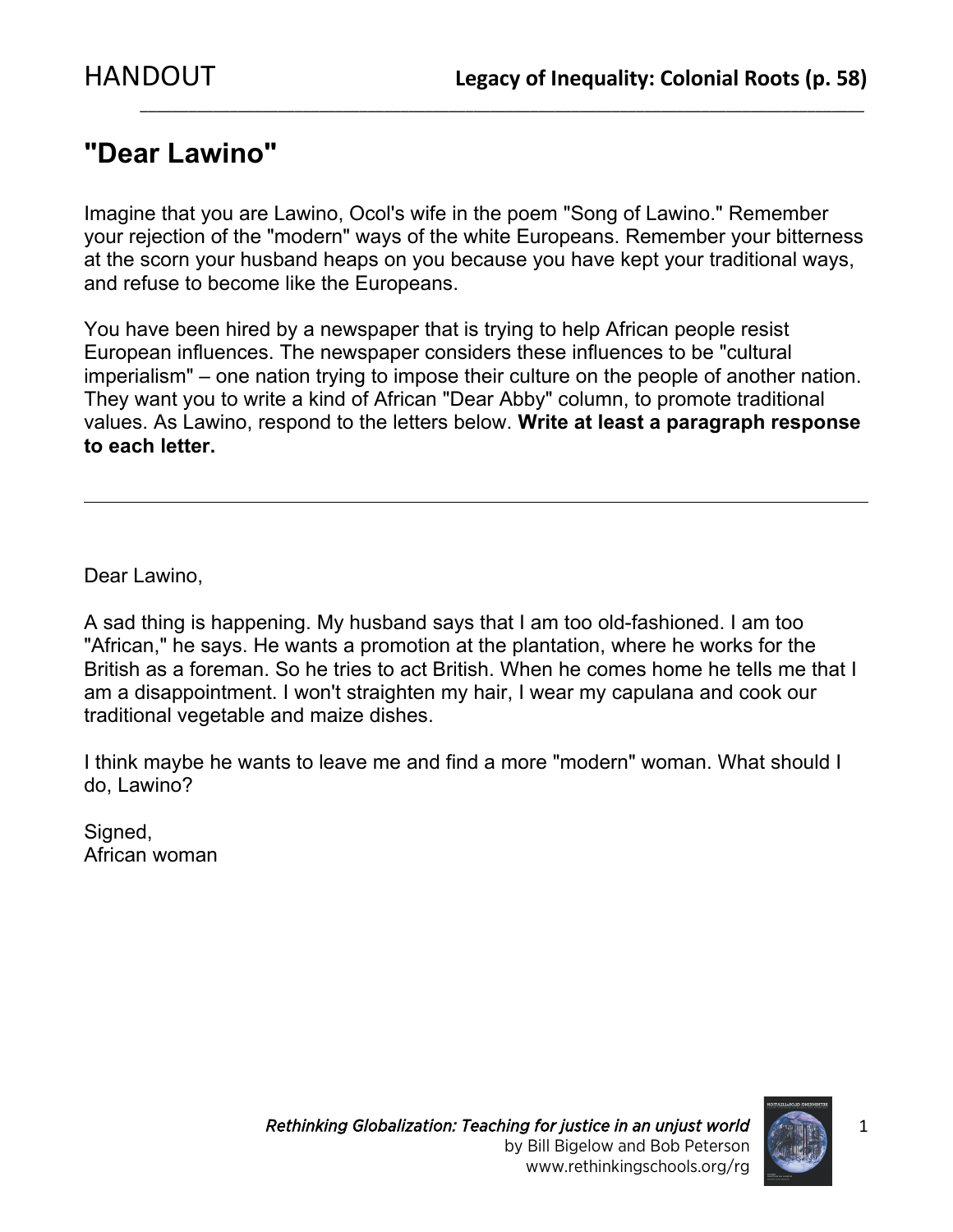Dear Lawino,

I have been at a missionary school for two years now. I am learning to speak English very well. All my friends and I practice English together when we talk. My friends are teaching their parents to speak English.

 $\_$  ,  $\_$  ,  $\_$  ,  $\_$  ,  $\_$  ,  $\_$  ,  $\_$  ,  $\_$  ,  $\_$  ,  $\_$  ,  $\_$  ,  $\_$  ,  $\_$  ,  $\_$  ,  $\_$  ,  $\_$  ,  $\_$  ,  $\_$  ,  $\_$  ,  $\_$  ,  $\_$  ,  $\_$  ,  $\_$  ,  $\_$  ,  $\_$  ,  $\_$  ,  $\_$  ,  $\_$  ,  $\_$  ,  $\_$  ,  $\_$  ,  $\_$  ,  $\_$  ,  $\_$  ,  $\_$  ,  $\_$  ,  $\_$  ,

Here in Tanganyika, we need to speak English now. But my parents insist on speaking Swahili at home. They hit me when I speak English to them and order me to speak Swahili. Lawino, what can I do about my stubborn parents?

Signed, English speaker

Dear Lawino,

My husband and I are facing a difficult choice: whether or not to send our boy to a missionary school run by Christians from Great Britain.

We only want what is best for our son but we worry that he will be tempted by the ways of the Europeans and taught that our traditional ways are bad. We also worry that these Christians will teach our son that Christianity is the only true religion and that Ngai, our God, is inferior or maybe not real at all.

This is the only school around and we know that reading and writing have become important. What should we do, Lawino?

Signed, Concerned parents

Dear Lawino,

I have a lazy wife. I do all the work while she just stays at home and cooks and takes care of the children. I want her to go to work so we can buy things. As it is now, I make barely enough to survive. But if she'd work, we could buy canned food, a radio, nice clothes, a wristwatch, and other things that are in the new stores.

Before the Europeans came, we had no such nice things to buy. Now we have many but it takes much money to buy them. How will I get my wife to go to work, Lawino?

Signed, Tired of lazy wife

> *Rethinking Globalization: Teaching for justice in an unjust world* by Bill Bigelow and Bob Peterson www.rethinkingschools.org/rg